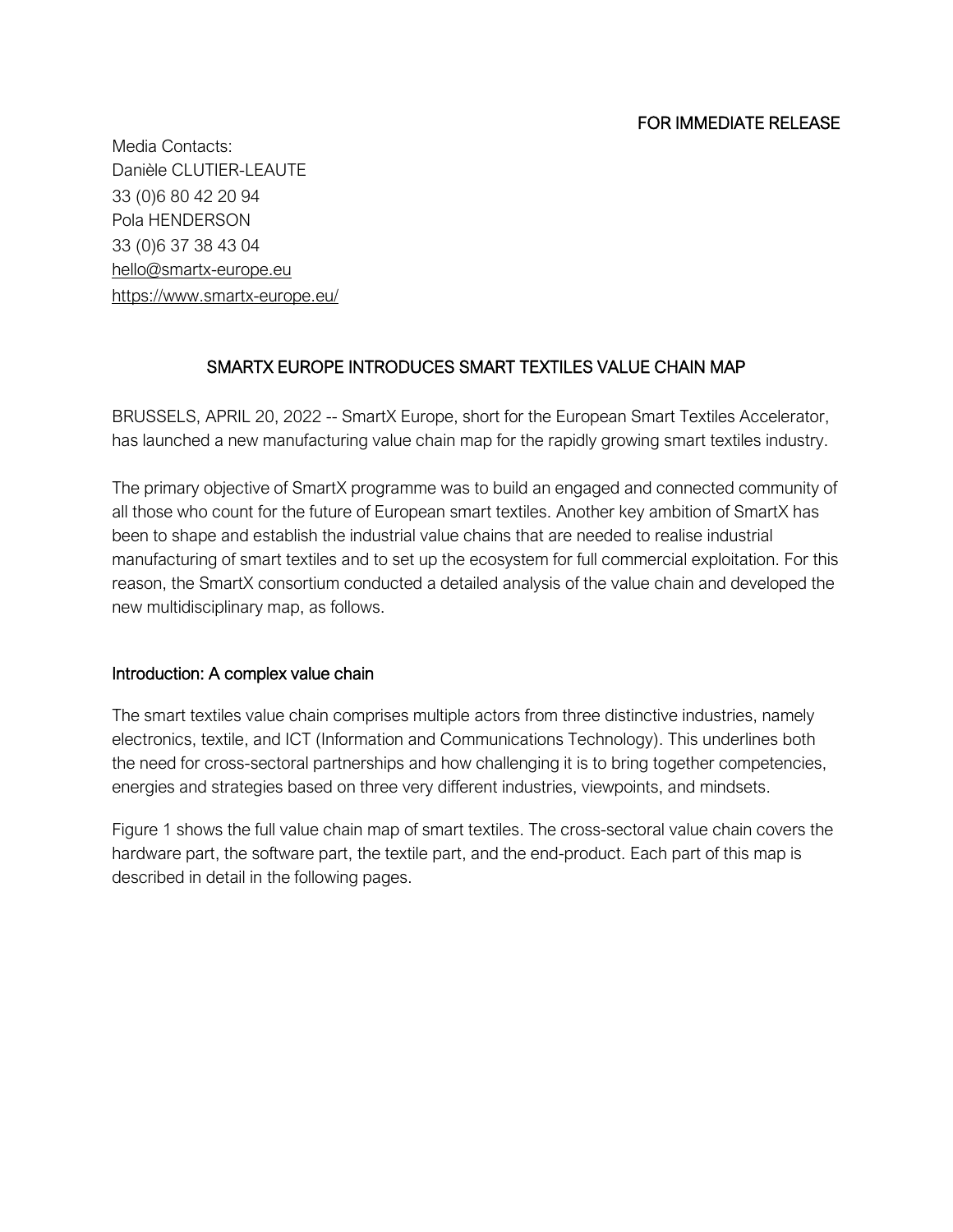

*Figure 1: Full SmartX Value Chain Map*

This analytical map has been designed by [SmartX](https://www.smartx-europe.eu/) Europe partners, putting together their knowledge of the different stages, nodes, and components of this smart textiles value chain. It aims to give a clear vision of the whole interactive pattern, but more specifically to identify the current gaps that slow down or jeopardise the successful development of the European industry of smart textiles.

# Current challenges facing European smart textiles

In short, one can say that there is no clear absence of any specific element, but rather a weakness in many of them that comes from little collaborative history between the three industries concerned. Furthermore, the still insufficient development of volume markets prevents most of the large businesses that predominantly supply equipment machinery, chemical, and electronics components from dedicating much effort and investment to smart textiles production.

Technological breakthroughs are not what is primarily missing in order to allow the European smart textile industry to shine in the global market. Ideas are there, researchers and patents as well, but the movement is led by start-ups and SMEs who have to cope with small series and high costs. They serve a few lead customers in specific market niches, have to work with adapted equipment and very limited automation, modified chemical formulations, and need to add required new skills in the workforce.In other words, they fight using David's means in an international competition driven by Goliath's processes.